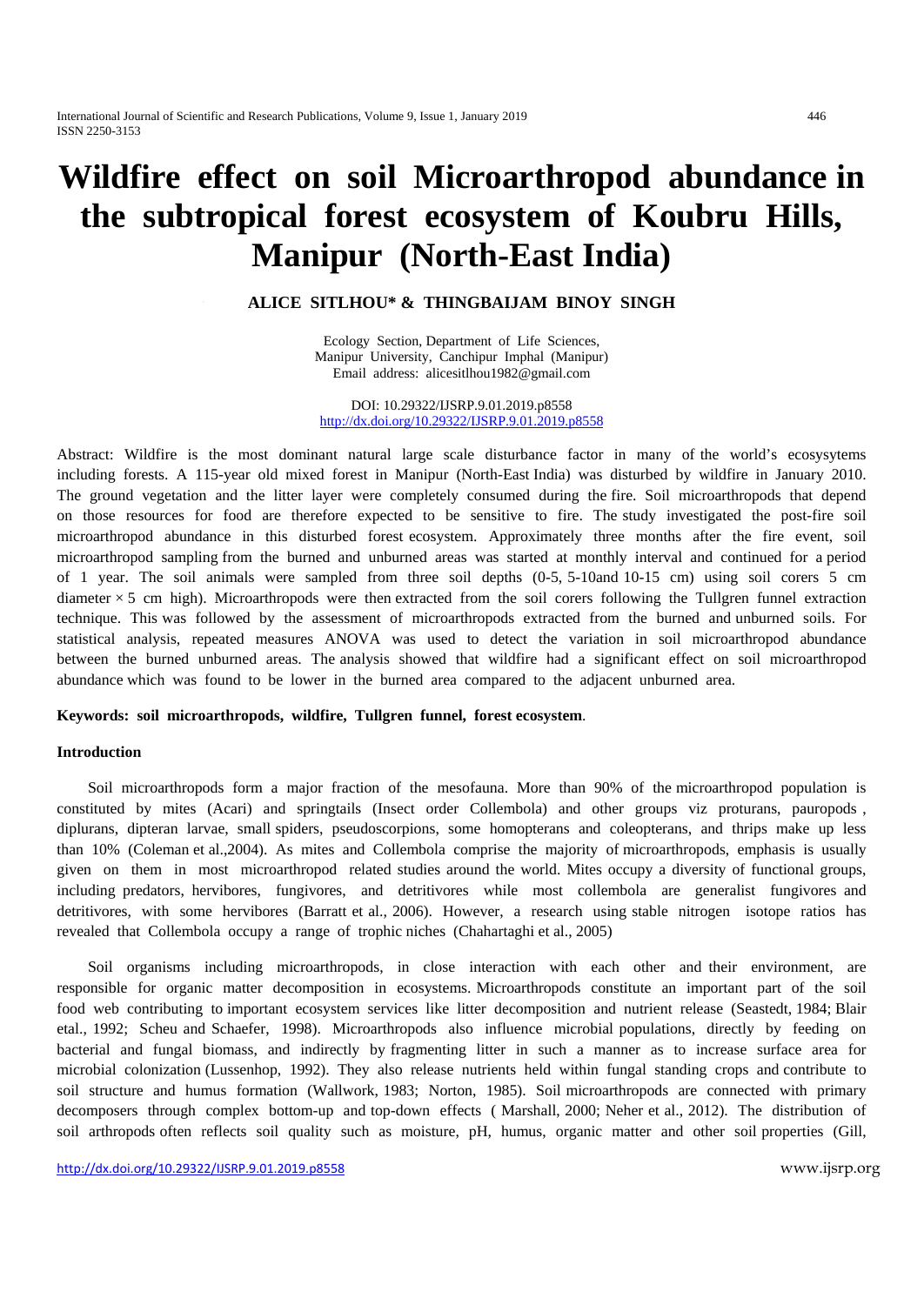International Journal of Scientific and Research Publications, Volume 9, Issue 1, January 2019 447 ISSN 2250-3153

1969; Andre et al., 1982; Bengtsson, 1994 ). Although the relative contributions of microarthropods to decomposition and nutrient cycling have not been specifically quantified, reductions in microarthropod abundance, resulting from a disturbance as wildfire, may be detrimental to soil processes. Because primary decomposers or microbes ultimately mineralize most of carbon and nutrients from decaying organic matter, the contributions of other decomposer animals including microarthropods might have been evaluated to be low or even insignificant (Peterson and Luxton, 1982). Many studies, however, have demonstrated the important roles played by soil fauna in decomposition and nutrient cycling (Anderson et al., 1985; Persson, 1989; Setala, 1990; Blair et al., 1992 ; Scheu and Schaefer, 1998). Soil fauna also constitute a huge, often disregarded, reservoir of biodiversity (Farska et al., 2014) and microarethropods being the most abundant and diverse group among soil fauna are considered to be efficient tools for assessment of biodiversity (Deharveng, 1996).

 Forest ecosystems can be affected by different kinds of disturbance including wildfire. Fires often lead to alterations in the environment, biomass, species diversity, and ecosystem function (Peterson et al., 1998; Bengtsson et al., 2000). Overall, the effects of fire are complex, ranging from the destruction of above ground parts of vegetation and litter layer to affecting the physical, chemical and biological components of soil ecosystems. Forest fires are almost invariably started by people (Frost, 1996) deliberately, for instance, by livestock owners who seek to promote a green flush for their animals, rodent hunters (Ajayi and Kwesiga, 2003), people creating firebreaks around their homesteads, people clearing land for cultivation, people smoking out beehives or making charcoal in the forest (Piearce, 1986).

 According to the ecological classification of fire effects put forward by De Lillis (1995), the fire affecting only the lower layers (litter, herbs and bush) of the woodland is classified as " superficial type", while that which also burnt the high trees is referred to as the "canopy type". The " superficial type" is commonly regarded to have a minor impact, compared to the " canopy type " which entirely destroys both flora and fauna. However, for soil dwelling invertebrates, a " superficial type of fire may also produce major impacts. Forest fire could influence soil microarthropod assemblages, directly by killing them from heat exposure and indirectly impact them by changing the species composition of forest vegetation and foliar characteristics, reducing the litter layer, and modifying soil moisture and temperature (Mitchell, 1990). Destruction of the litter layer and other organic residues can be detrimental to soil microarthropods as they serve as the major food resource. Fire can result in increased soil pH, and greater fluctuations in temperature and moisture, influencing vegetation composition (Haimi et al., 2000). These fire induced effects can subsequently lead to habitat loss of soil microarthropods and ultimately affect their abundance.

 The present study examined the effects of forest wildfire on microarthropod abundance at three soil depths (0-5, 5-10 and 10-15 cm) in the subtropical forest ecosystem of Koubru Hills, Manipur (North- East India). Taking into account the severity of the wildfire, we hypothesized that following the fire event, soil microarthropod abundance would be greatly reduced in burned area compared with unburned area. Changes in soil environmental measures, such as temperature, moisture, bulk density and organic matter content were also expected to result from the wildfire.

#### **Materials and methods**

### Site description

 The research was carried out for a period of one year from April 2010 to March 2011 in the subtropical forest ecosystem of Koubru Hills, Manipur (North- East India). The site lies at 24°55'N latitude and 93°48'E longitude. The site is elevated at approximately 1294 m above mean sea level on an average. Average annual precipitation is about 1428.49 mm with the wet season between June and August. Average annual relative humidity is 75.99% and average annual air temperature is 21.14°C. These data are based on long term records from the Indian Council of Agricultural Research (ICAR) located nearby the study site. The soil at this site is sandy loam in texture. Vegetation is dominated by *Cinnamomum zeylanicum* and some species belonging to the genus *Litsaea.*

Soil sampling and soil environmental measurements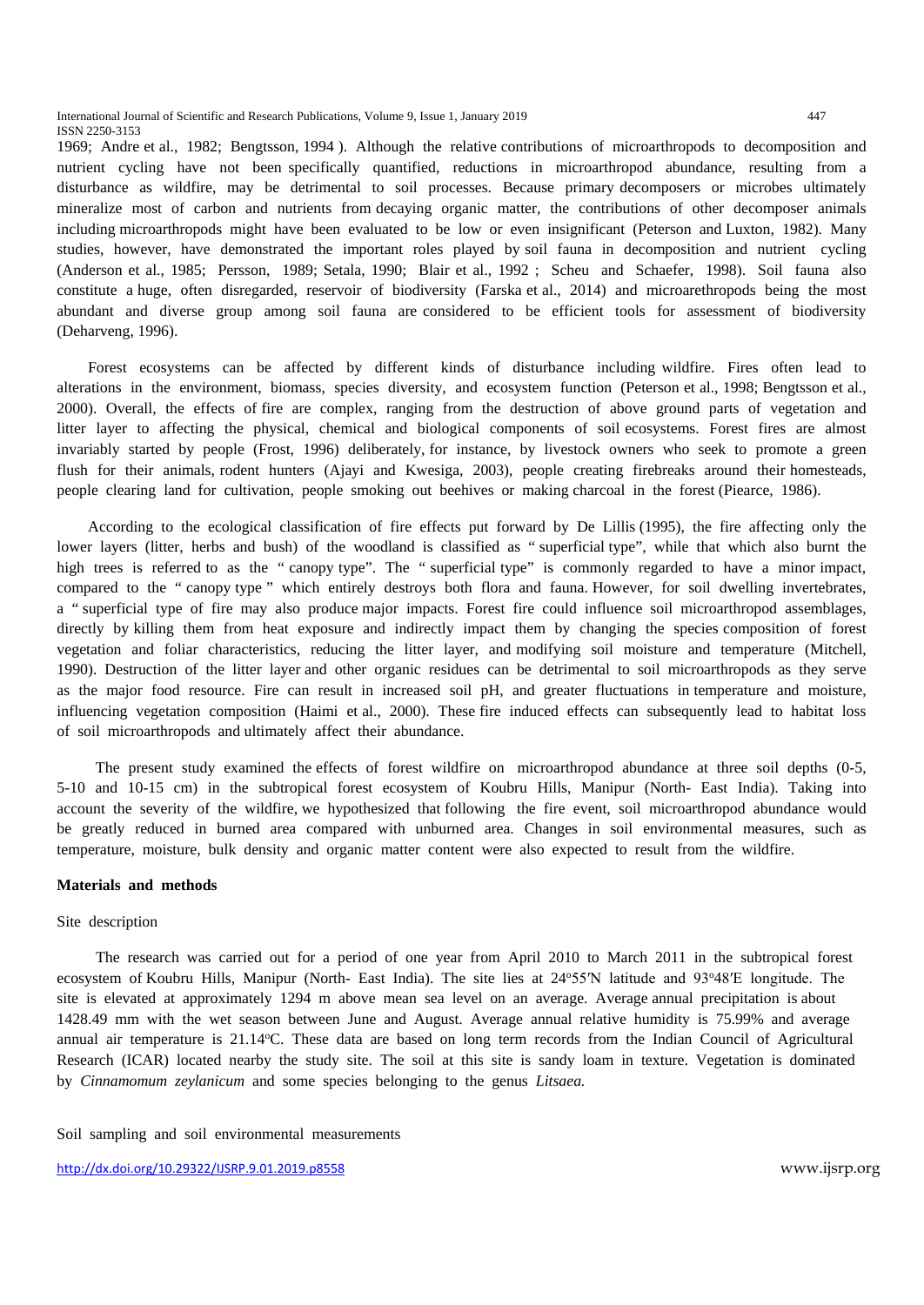International Journal of Scientific and Research Publications, Volume 9, Issue 1, January 2019 448 ISSN 2250-3153

 Soil sampling was carried out at monthly intervals for a period of one year (April 2010-March 2011). Sampling was done approximately three months after the occurrence of the forest wildfire. Two representative plots (with an area of 6000  $m<sup>2</sup>$  per plot) were taken, one each in the burned and adjacent unburned areas. Each plot was equally divided into fifteen sub-plots with one sub-plot covering an area of  $20 \times 20$  m<sup>2</sup>. Following the random number table method of Fisher and Yates (1975), ten sub-plots were randomly selected from amongst the fifteen sub-plots. Soils were sampled using 5 cm  $\times$  5 cm soil cores from three depths (0–5, 5–10 and 10–15 cm) in each of the randomly selected ten subplots of burned and unburned areas. Thus, both burned and unburned soil samples were taken in 10 replicates from each depth. While sampling, only fresh leaf litters were removed from the soil surface meaning decaying leaf litters were included in the soil sample. Two sets of soil samples were collected on each sampling date: one set for microarthropod extraction and the other set for soil environmental measurements. In total, 60 soil samples were taken for microarthropod extraction from 2 experimental plots: 30 samples from burned plots and 30 from unburned plots. Additional set of 60 samples were subjected to soil environmental measurements. Soil moisture was calculated as a difference between weights of fresh and dried soil samples (dried at 105°C). Soil organic carbon was determined using H2SO4-K2Cr2O7 oxidation method (Nelson and Sommers, 1996). By convention, the soil organic matter content was estimated by multiplying the soil carbon content by a factor of 1.72. Soil temperature was measured at all the three soil depths (0-5, 5-10 and 10-15 cm) with a soil thermometer at the specific points where and when the soil samples were taken.

#### Soil microarthropod extraction

 Microarthropods were extracted from the soil samples using modified Berlese- Tullgren funnels with 25W bulbs as the heat source. The wall of each funnel is lined with a screen the mesh size of which is large enough to let through the largest microarthropod. Extraction was carried out for 3-5 days depending on the moisture contents of the samples and the extracted animals were preserved in 1:9 glacial acetic acid solution (1 part glacial acetic acid and 9 parts of 10% ethanol) until counts were carried out. The microarthropods were counted and sorted out into order levels under a binocular microscope. In our study, the extracted microarthropods were grouped into three broad categories: Acarina (mites), Collembola (springtails) and "Others". Here, we refer "Others" to all the other microarthropods in the soil (e.g., Protura and Diplura) excluding Acarina and Collembola.

#### Statistical analysis

 A two way ANOVA was performed to examine the effects of wildfire (burned and unburned) and sampling date on soil microarthropod abundance at three different soil depths. The test was done separately for Acari, Collembola and "Others".  $P \le 0.05$  was considered to be statistically significant. Data analysis was carried out using Microsoft Excel 2007.

#### **Result**

#### Soil microarthropod abundance

 Abundances of soil microarthropods in burned and unburned areas during 2010- 2011 are graphically presented (Fig. 1A, B & C, 2A, B & C, 3A, B & C, and 4A, B & C). A total of 775438 microarthropods were recorded from unburned area and 523107 microarthropods from burned area of the forest ecosystem. Collembola was the most abundant group followed by Acari and "Others" in both burned and unburned areas. As already mentioned " Others" include microarthropods not belonging to Collembola and Acari. Acari and Collembola consisted of 44.3% and 45.2%, respectively in total numbers while others constituted about 10% of the total population.

<http://dx.doi.org/10.29322/IJSRP.9.01.2019.p8558> www.ijsrp.org A two way ANOVA test showed that fire reduced mite abundance in the surface layer (0-5 cm) varying significantly  $(P < 0.001)$  between burned and unburned areas (Unburned > Burned, Fig. 1A, Table 1) and over the sampling months ( $P < 0.05$ ). Mite abundance also varied significantly ( $P < 0.001$ ) between burned and unburned areas (Unburned > Burned, Fig. 1B & C, Table 1) in the sub-surface layers (5-10 and 10-15). Significant variation was also observed among the sampling months ( $P < 0.05$ ). Collembola living in the surface layer (0-5 cm) as well those residing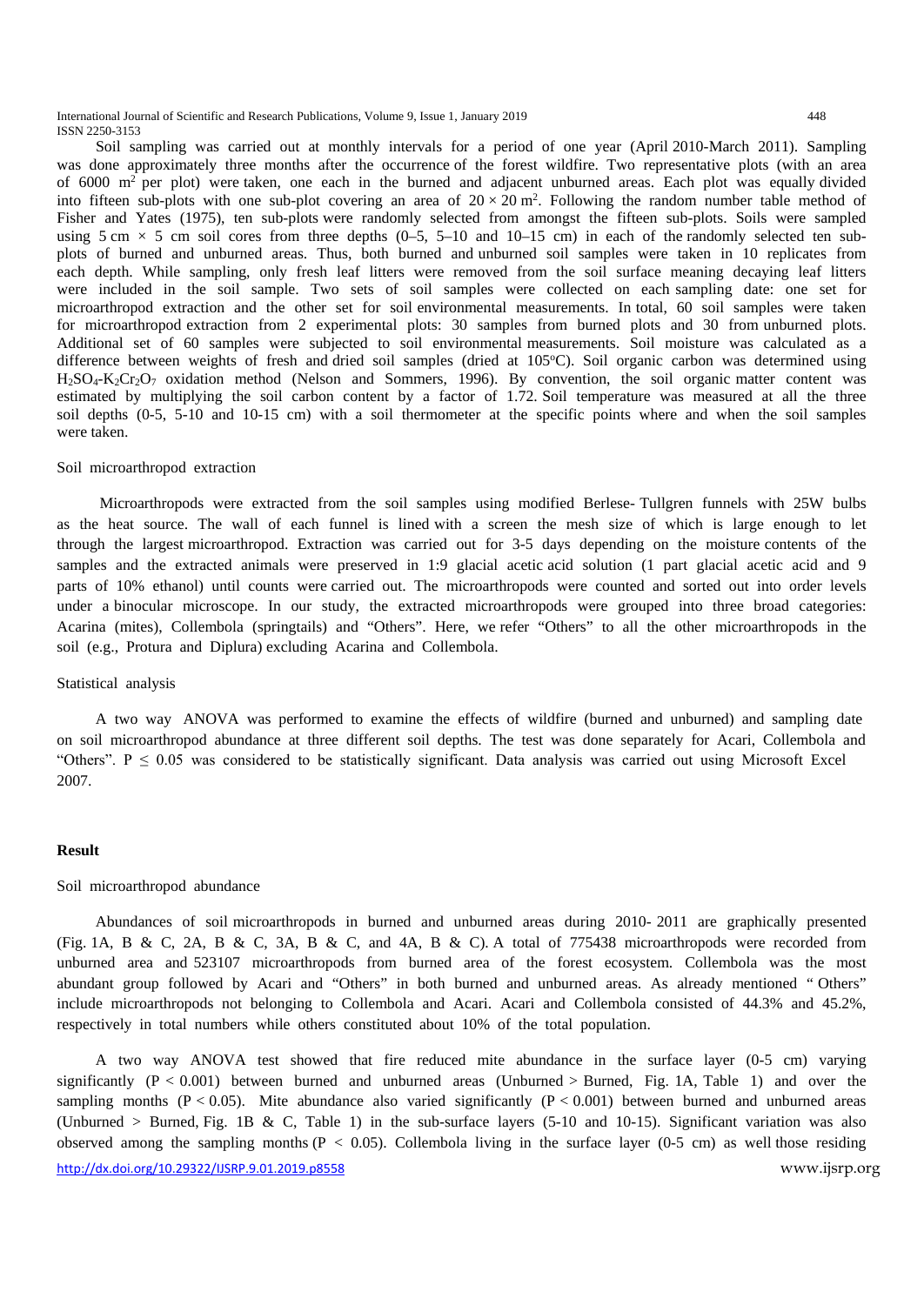International Journal of Scientific and Research Publications, Volume 9, Issue 1, January 2019 449 ISSN 2250-3153

in the deeper layers (5-10 and 10-15 cm) also suffered the negative effects of fire as evident from the lower numbers recorded in burned area. Collembola abundance varied significantly  $(P < 0.01)$  between burned and unburned areas (Unburned > Burned, Fig. 2A, B & C, Table 1) and among the sampling months  $(P < 0.05)$  as confirmed by two way ANOVA. Microarthropods other than Acari and Collembola grouped into the category of "Others" in our study also showed reduction after the fire event. Fire- induced decline occurred in all three soil depths (0-5, 5-10 and 10-15 cm). As indicated by two way ANOVA, the abundance of other microarthropods differed significantly  $(P < 0.001)$ between burned and unburned areas (Unburned > Burned, Fig. 3A, B & C, Table 1). Significant monthly variation (P < 0.05) in abundance was also observed over the duration of the study.

#### **Discussion**

 The wildfire in our study could be classified as being high in severity the entire understory vegetation and the litter layer being completely consumed during the fire event. Forest fires have the potential to produce a whole gradient of effects depending on the nature and severity of the fire; in case of severe fires, very few survivors are left among ground-dwelling arthropods (Paquin and Coderre, 1997; Wikars and Schimmel, 2001). A population decline in soil dwelling animals after fire is generally expected because fire destroys the major part of the resources and habitat of soil organisms, i.e. the above ground parts of the vegetation, litter, other organic residues, and the uppermost humus layer, or if the fire is severe, the entire humus layer. Organic matter that accumulates on the forest floor serves as both food and structurally complex habitat for arthropods. Food resources provided by litter benefits fungivores and detritivores (Johston and Crossley, 2002; Sayer, 2006), whereas the structural complexity provided by litter would benefit organisms that thrive in areas where an insulating layer moderates temperature and moisture at the soil surface, reduces soil compaction, and adds architectural complexity to the habitat (Ginter et al., 1979; Sayer 2006)

 We found that soil microarthropods were negatively impacted by the wildfire, abundances of the microarthropod groups being significantly lower in burned area compared to adjacent unburned area at all sampling dates as confirmed by the ANOVA tests. The results obtained in this study correspond well with those from several other studies ( Sgardelis and Margaris, 1993; Paquin and Coderre, 1997; Wikars and Schimmel, 2001; Moretti et al., 2004; Buddle et al., 2006; Kim and Jung, 2008; Malmstrom et al., 2009; Gongalsky et al., 2012; Rutigliano et al., 2013). One possible explanation for this fire-induced reduction is direct mortality from heat exposure during the fire event. Soil temperatures can be considerably increased during fire, often upto several hundred centigrades at the surface, and elevated temperatures have been measured at 15-30 cm soil depth (DeBano et al., 1998). According to Malmstrom et al. (2008), many species may actually suffer from moderate but lethally high temperatures during fire. They reported that almost all microarthropods are killed at temperatures around 40°C. Soil microarthropods may also be negatively affected indirectly through changes in habitat availability and quality (Swengel, 2001). Indirect effects of fire due to loss of above-ground vegetation, removal of litter layer, and release of nutrients can be greater than the direct effects caused by heat (Webb, 1994; Sgardelis et al., 1995). It is known that the higher the severity of a wildfire the greater the alterations in the environment and, consequently, the greater the alterations in the soil arthropod community. Destruction of litter and other organic matter accumulating on the forest floor may lead to the depletion of food source for soil microarthropods since most of them are decomposers of organic materials in the forest floor and their associates (Kim and Jung, 2008). Seastedt and Crossley (1981) reported positive correlation between microarthropod abundance and standing crop of undecomposed organic matter on the forest floor. Nutrients are abruptly mineralized from the vegetation and organic matter on the forest floor during fire and the decrease in food sources may affect soil invertebrates. Fire may cause large flux of nutrients leaving the ecosystem through volatalization and rapid mineralization, losses of nutrients through accelerated erosion and leaching (Neary et al., 1999). Other effects induced by fire which may indirectly impact soil microarthropods include adverse changes in hydrology, degradation of soil physical properties, losses in microbial populations and associated processes (Neary et al. 1999). Wildfire in our study also had effects on a broad range of soil properties, some of which could influence microarthropod abundance. Soil moisture is one the important factors for the distribution of microarthropods. We found significant post-fire increase in soil temperature and bulk density but decrease in moisture. Reduced plant and litter cover after fire exposed the soil surface directly to sunlight thereby increasing soil temperature and also allowed increased evaporation resulting in lower moisture content in the burned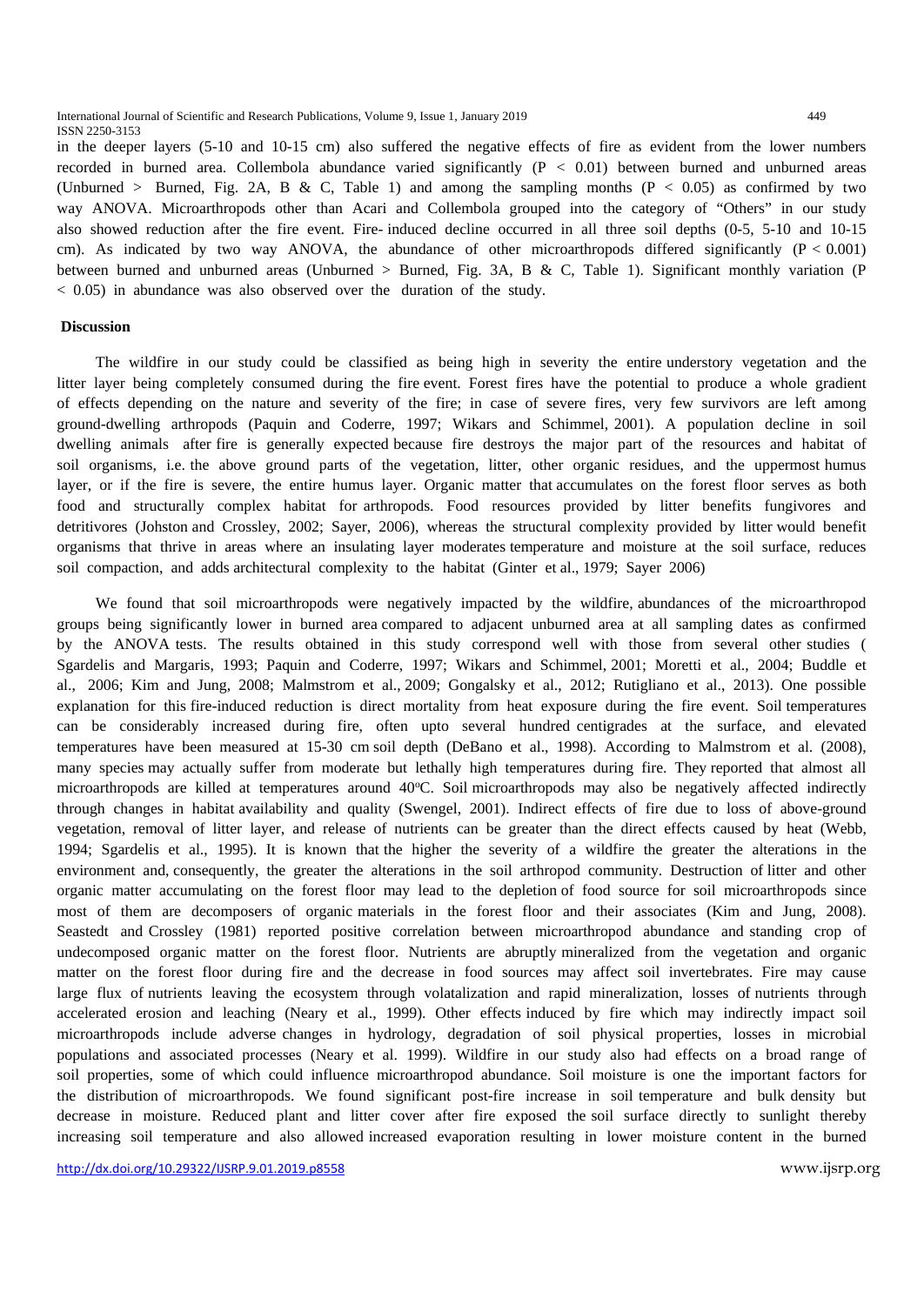International Journal of Scientific and Research Publications, Volume 9, Issue 1, January 2019 450 ISSN 2250-3153

area, which in turn, may have affected the microarthropod abundance. A burned area is more exposed to fluctuations in temperature and moisture compared to a non-burned area (Huhta et al., 1967). Seastedt and Crossley (1981) attributed reduced microarthropod abundance to less favourable conditions of increased temperature and decreased moisture. Postfire changes in soil structure, like increased bulk density observed in our study can be responsible for further reduction of soil microarthropod abundance. Increased bulk density reduce the soil pore space inhabited by microarthropods (Startsev et al. 1998). Lindo and Visser (2003) reported a significant negative relationship between microarthropod abundance and soil bulk density. Further mechanisms by which fire may negatively impact soil microarthropods include qualitative changes in organic substrates and production of toxic chemicals. In fact, Kim et al. (2003) reported the production of toxic compounds such as polychlorinated dibenzo-p-dioxins and dibenzo-furans, and polycyclic aromatic hydrocarbons following fire. The indirect effects of fire appear to prolong the reductions in microarthropod abundance following fire activity. Dress and Boerner (2004) concluded that the overall effects of fire are not only due to the fire itself, but also due to fire-induced alterations in the environment.

 In this study, we found that fire lowered the numbers of all microarthropods and recovery of populations in burned area to the levels in unburned area did not occur over the duration of our study. This indicates that it is not simply the fire itself that reduces microarthropod abundance, but also the fire-induced changes to the soil environment that subsequently feeds back upon microarthropod population dynamics.

## **Acknowledgements**

We would like to greatly acknowledge Takhellambam Bikramsen Singh for his timely help during selection of the study site. We are also grateful to all the persons who assisted with the field work. Hechong Sitlhou and Samson Sitlhou are highly appreciated for their encouragement and support of this research. Special thanks go to Kshetrimayum Radheshyam Singh for his advice on statistical analysis.

#### **References References**

- Anderson, J. M., M. A. Leonard, P. Ineson & S. A. Huish. 1985. Faunal biomass: a key component of a general model of N mineralization. *Soil Biology and Biochemistry* 17: 735- 737.
- Andre, H. M., C. Bolly & H. Lebrun. 1982. Monitoring and mapping air pollution through an animal indicator: a new and quick method. *Journal of Applied Ecology* 19: 107-111.
- Ajayi, O. C. & F. Kwesiga. 2003. Implications of local policies and institutions on the adoption of improved fallows eastern Zambia*. Agroforestry Systems* 59: 327-336.
- Barratt, B. I. P., P. A. Tozer, R. L. Wiedemer, C. M. Ferguson & P. D. Johnstone 2006. Effect of fire on microarthropods in New Zealand indigenous grassland. *Rangeland Ecology and Management* 59: 383-391.
- Bengtsson, J. 1994. Temporal predictability in forest soil communities. *Journal of Animal Ecology* 63: 653-665.
- Bengtsson, J., S. G. Nilsson, A. Franc & P. Menozzi. 2000. Biodiversity, disturbance, ecosystem function and management of European forests. *Forest Ecology and Management 132: 39-50.*
- Blair, J. M., D. A. Crossley & L. C. Callaham. 1992. Effects of litter quality and microarthropods on N dynamics and retention of exogenous 15 N in decomposing litter. *Biology and Fertility of Soils* 16: 241-252.
- Buddle, C. M., D. W. Langor, G. R. Pohl & J. R. Spence. 2006. Arthropod responses to harvesting and wildfire: implications for emulation of natural disturbance in forest management*. Biological Conservation* 128: 346- 357.
- Chahartaghi, M., R. Langel, S. Scheu & L. Ruess. 2005. Feeding guilds in Collembola based on nitrogen stable isotope ratios. *Soil Biology and Biochemistry* 37 (9): 1718-1725.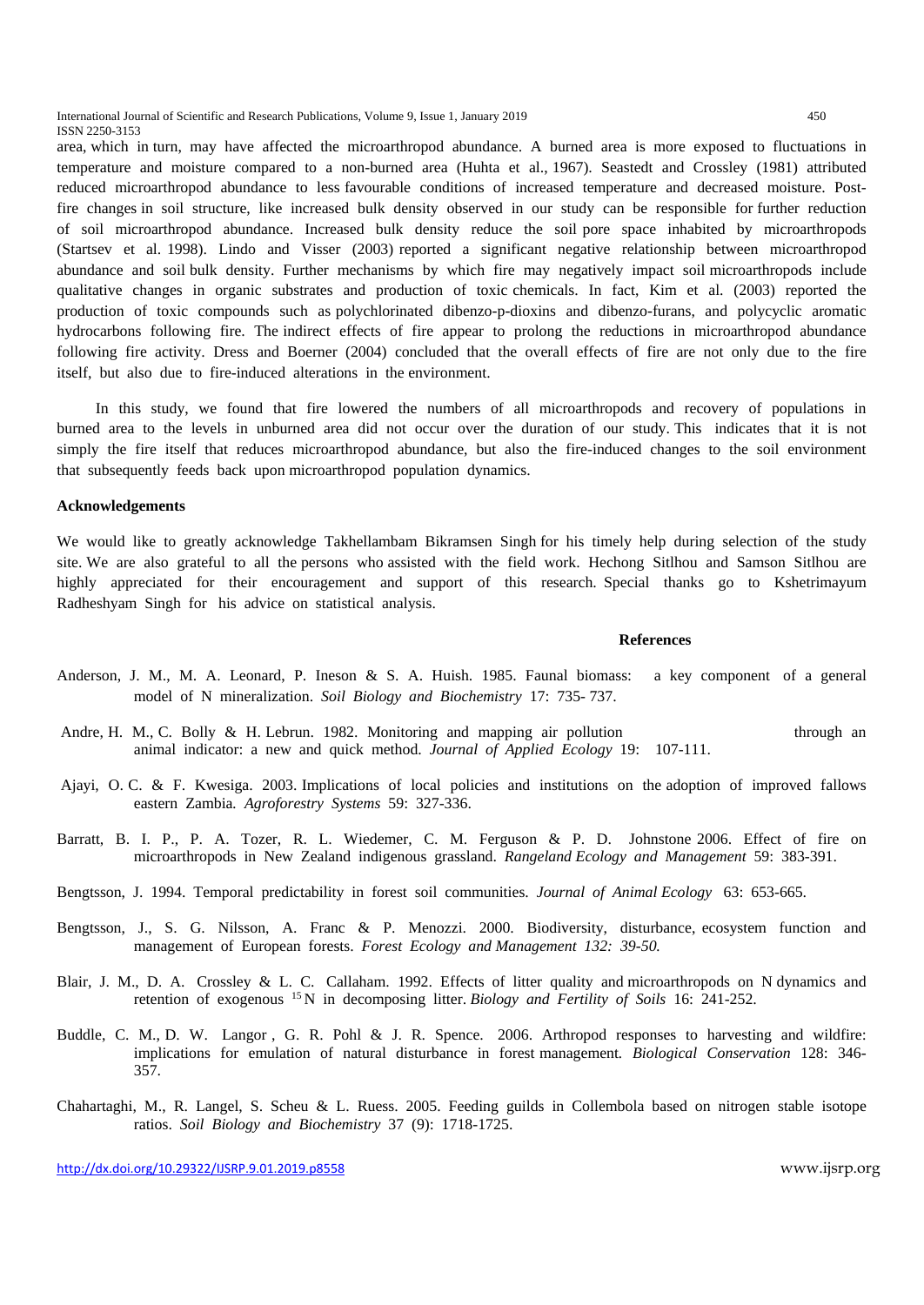International Journal of Scientific and Research Publications, Volume 9, Issue 1, January 2019 451 ISSN 2250-3153

Coleman, D. C., D. A. Crossley & P. F. Hendrix. 2004. *Fundamentals of soil ecology*. Amsterdam: Elsevier. 469 p.

- DeBano, L. F., D. G. Neary & P. F. Ffolliot. 1998. *Fire's Effects on Ecosystems*. John Wiley and Sons, New York, USA.
- Deharveng, L. 1996. Soil Collembola diversity, endemism, and reforestation: a case study in the Pyrenees (France*). Conservation Biol*o*gy* 10: 74-84.
- DeLillis, M. 1995. Ecologia del fuoco. *In*: S. Pignatti (ed.), *Ecologia vegetale*. UTET, Torino, pp. 297-318.
- Dress, W. J., & R. E. J. Boerner. 2004. Patterns of microarthropod abundance in oak-hickory forest ecosystems in relation to prescribed fire and landscape position. *Pedobiologia* 48: 1-8.
- Farska, J., K. Prejzkova & J. Rusek. 2014. Management intensity affects traits of soil microarthropod community in montane spruce forest. *Applied Soil Ecology* 75: 71-79.
- Fisher, R. A. & F. Yates. 1975. *Statistical tables for Biological, Agricultural and Medical Research*. 6<sup>th</sup> Edition. Longman Group Limited, London, pp. 134.
- Frost, P. 1996. The ecology of miombo woodlands. In: Campbell B. (ed*.), The Miombo in Transition: Woodlands and Welfare in Africa*. CFIOR, Bogor, pp. 11-57
- Gill, R. W. 1969. Soil microarthropod abundance following old-field litter manipulation. *Ecology* 50: 805-816.
- Ginter, D. L., K. W. McLeod Jr. C. Sherrod. 1979. Water stress in longleaf pine induced by litter removal. *Forest Ecology and Management* 2: 13-20.
- Gongalsky, K. B., A. Malmstrom, A. S. Zaitsev, S. V. Shakhab, J. Bengtsson & T. Persson. 2012. Do burned areas recover from inside? An experiment with soil fauna in a heterogeneous landscape. *Applied Soil Ecology* 59: 73-86.
- Haimi, J., H. Fritze & P. Moilanen. 2000. Response of soil decomposer animals to wood- ash fertilization and burning in a coniferous forest stand. *Forest Ecology and Management* 129: 53-61.
- Johnston, J. M., & D. A. Crossley. 2002. Forest ecosystem recovery in the southeast U. S.: soil ecology as an essential component of ecosystem management*. Forest Ecology and Management* 155: 187-203.
- Kim, E. J., J. E. Oh & Y. S. Chang. 2003. Effects of forest fire on the level and distribution of PCDD/Fs and PAHs in soil*. Science of the Total Environment* 311: 177-189
- Kim, J. W. & C. Jung. 2008. Abundance of soil microarthropods associated with forest fire severity in Samcheok, Korea. *Journal of Asia Pacific Entomology* 11: 77-81.
- Lindo, Z. & S. Visser. 2003. Microbial biomass, nitrogen and phosphorus mineralization and mesofauna in boreal conifer and deciduous forest floors following partial and clear-cut harvesting. *Canadian Journal of Forest Research* 33: 1610-1620.

Lussenhop, J. 1992. Mechanisms of microarthropod-microbial interactions in the soil. *Advances in Ecological Research* 23: 1-33.

- Malmstrom, A., T. Persson & K. Ahlstrom 2008. Effects of fire intensity on survival and recovery of soil microarthropods after clearcut burning. *Canadian Journal of Forest Research* 38: 2465-2475.
- Malmstrom, A., T. Persson, K. Ahlstrom, K. B. Gongalsky & J. Bengtsson. 2009. Dynamics of soil meso- and macrofauna during a 5-year period after clear-cut burning in a boreal forest. *Applied Soil Ecology* 43: 61-74.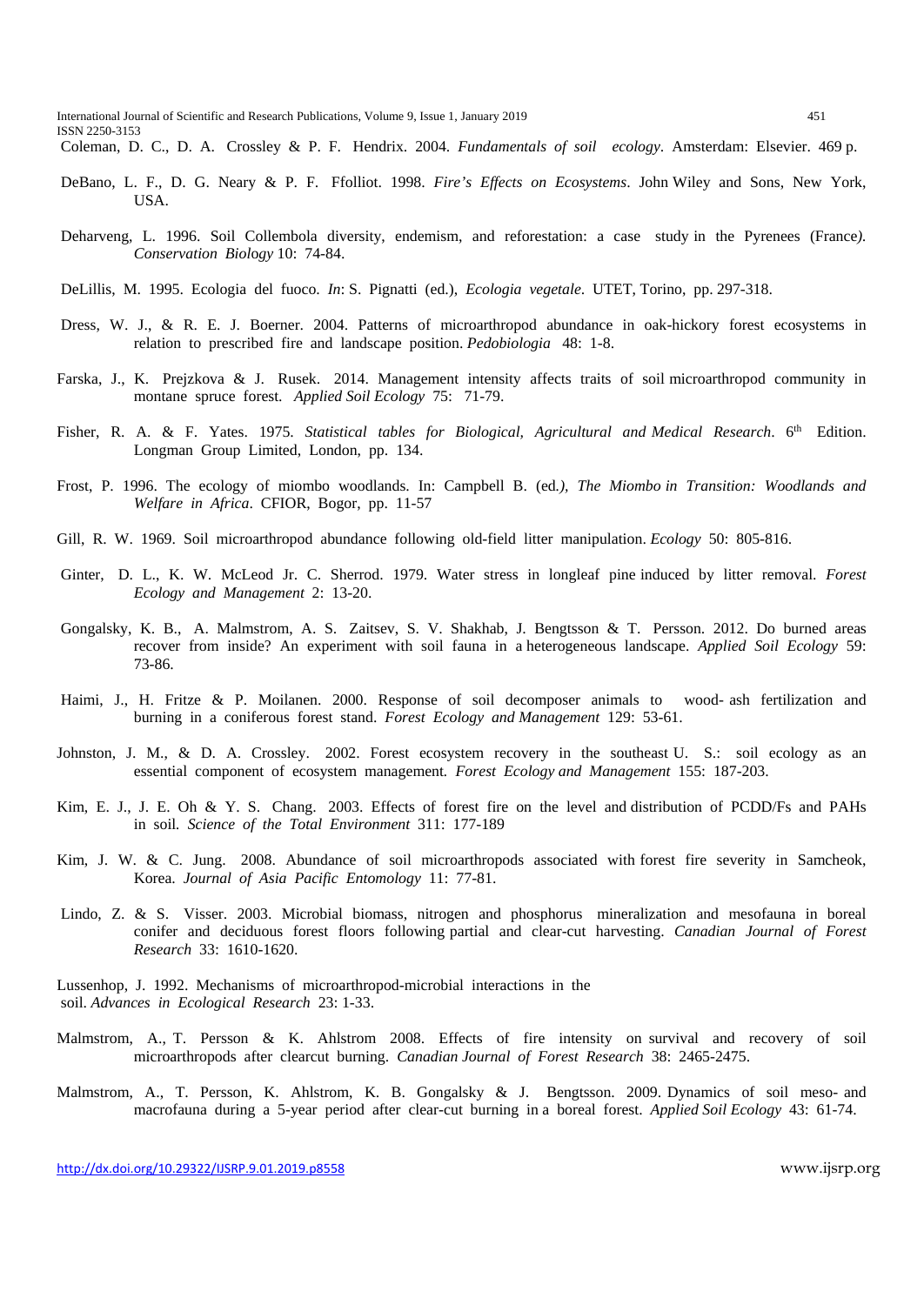- Marshall, V. G. 2000. Impacts of forest harvesting on biological processes in northern forest soils. *Forest Ecology and Management* 133: 43-60.
- Mitchell, R. G. 1990. Effects of prescribed fire on insect pests. In: Walstad, J. D., Radosevich, S. R., Sandberg, D. V. (Eds.), *Natural and Prescribed Fires in Pacific* Northwest Forests. Oregon State University Press, Corvallis, pp. 111-121.
- Moretti, M., M. K. Obrist & P. Duelli. 2004. Arthropod biodiversity after forest fires: winners and losers in the winter fire regime of the southern Alps. *Ecography* 27: 173-186.
- Neher, D. A., Weicht & M. E. Barbercheck. 2012. Linking invertebrate communities to decomposition rate and nitrogen availability in pine forest soils. *Applied Soil Ecology* 54: 14-23.
- Nelson, D. W. & L. E. Sommers. 1996. Total carbon, organic carbon and organic matter. In: Sparks, D. L., (Eds.), *Methods of soil analysis*, Part-3 chemical methods. Agronomy Monograph, vol. 9. ASA and SSSA, Madison, WI, 1996; pp. 961-1010.
- Norton, R.A. 1985. Aspects of the biology and systematic of soil arachnids, particularly saprophagous and mycophagous mites. *Quaest.Entomol* 21: 523-541.
- Paquin, P. & D. Coderre, D. 1997. Deforestation and fire impact on edaphic insect larvae and other macroarthropods. *Environmental Entomology* 26: 21-30.
- Persson, T. 1989. Role of soil animals in C and N mineralization*. Plant and Soil* 115: 241-245
- Peterson, G., C. R. Allen & C. S. Holling. 1998. Ecological resilience, biodiversity, and scale. *Ecosystems* 1: 6-18.
- Peterson, H. & M. Luxton. 1982. A comparative analysis of soil fauna populations and their role in decomposition processes. *Oikos* 39:288-388.
- Piearce, G. D. 1986. How to save the Zambezi teak forests. *Unasylva* 38: 29-36
- Rutigliano, F. A., M. Migliorini, O. Maggi, R. D'Ascoli, P. P. Fanciulli, & A. M. Persiani. 2013. Dynamics of fungi and fungivorous microarthropods in a Mediterranean maquis soil affectd by experimental fire*. European Journal of Soil Biology* 56: 33-43.
- Sayer, E. J. 2006. Using experimental manipulation to assess the roles of leaf litter in the functioning of forest ecosystems*. Biological Reviews* 81: 1-31.
- Scheu, S. & M. Schaefer. 1998. Bottom-up control of the soil macro-fauna community in a beechwood on limestone: manipulation of food resources. *Ecology* 79: 1573-1585.
- Seastedt, T. R. & D. A. Crossley. 1981. Microarthropod response following cable logging and clear-cutting in the southern Appalachians. *Ecology* 62: 126-135
- Seastedt, T. R. 1984. The role of microarthropods in decomposition and mineralization processes. *Annual Reviews in Entomology* 29: 25-46.
- Setala, H. 1990. *Effects of soil fauna on decomposition and nutrient dynamics in coniferous forest soil. Dissertation*, University of Jyvaskyla.
- Sgardelis, S. P. J. D. Pantis, M. D. Argyropoulou & G. P. Stamou. 1995. Effects of fire on soil macroinvertebrates in a Mediterranean phryganic ecosystem. *International Journal of Wildland Fire* 5: 113-121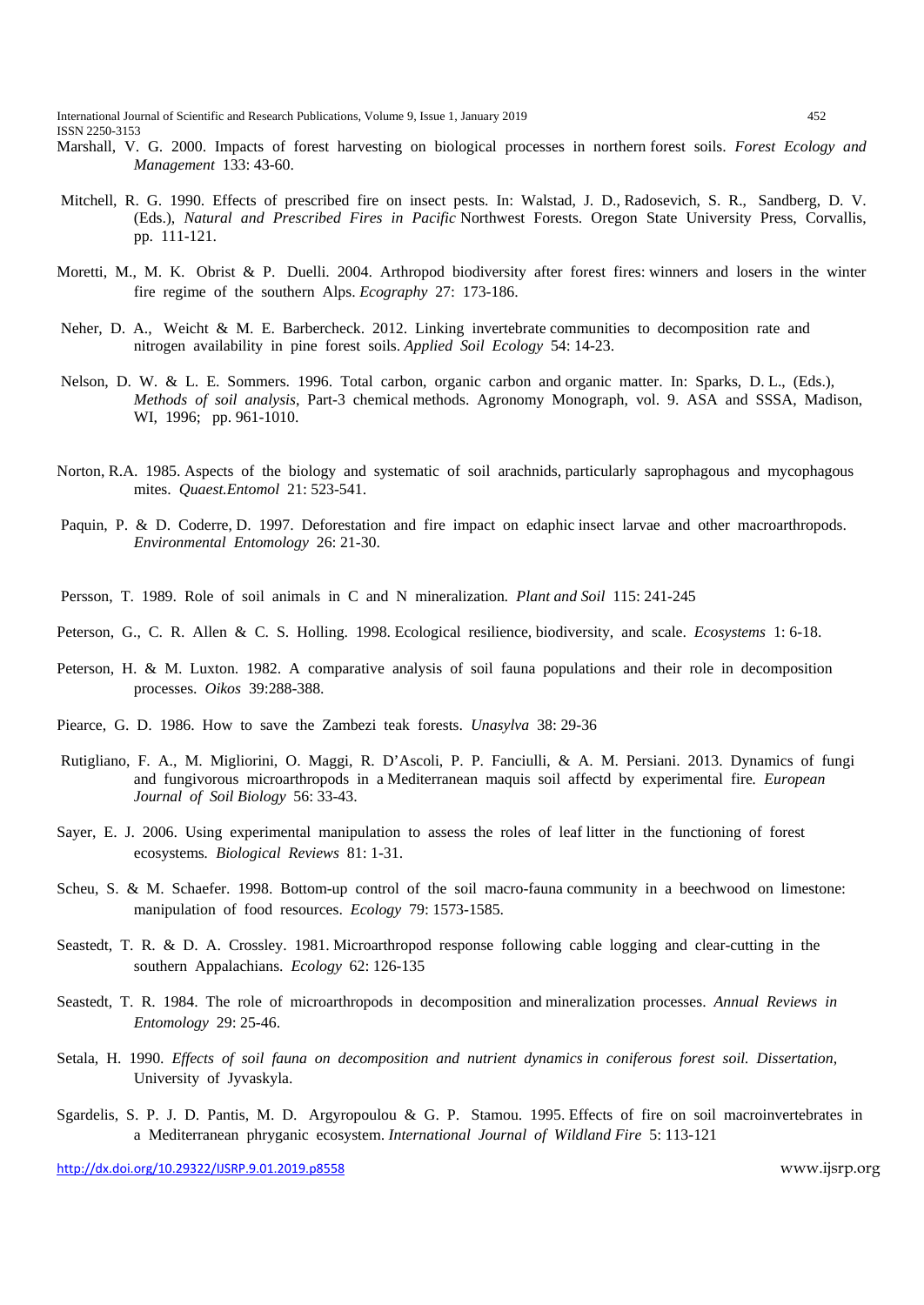International Journal of Scientific and Research Publications, Volume 9, Issue 1, January 2019 453 ISSN 2250-3153

- Sgardelis, S. P. & N. S. Margaris. 1993. Effects of fire on soil microarthropods of phryganic ecosystem. *Pedobiologia*  37: 83-94.
- Startsev, N. A., D. H. McNabb & A. D. Startsev 1998. Soil biological activity in recent clearcuts in west-central Alberta*. Canadian Journal of Soil Science* 78: 69-76.
- Swengel, A. B. 2001. A literature review of insect responses to fire, compared to other conservation managements of open habitat. *Biodiversity and Conservation* 10: 1141-1169.
- Wallwork, J. A. 1983. Oribatids in forest ecosystems*. Annual Reviews in Entomology* 28: 109-130.
- Webb, N. R. 1994. Post fire succession of cryptostigmatid mites (Acari, Cryptostigmata) in a *Calluna*-heathland soil. *Pedobiologia* 38: 138-145
- Wikars, L.  $-$  O & J. Schimmel. 2001. Immediate effects of fire-severity on soil invertebrates in cut and uncut pine forests. *Forest Ecology and Management* 141: 189-200

.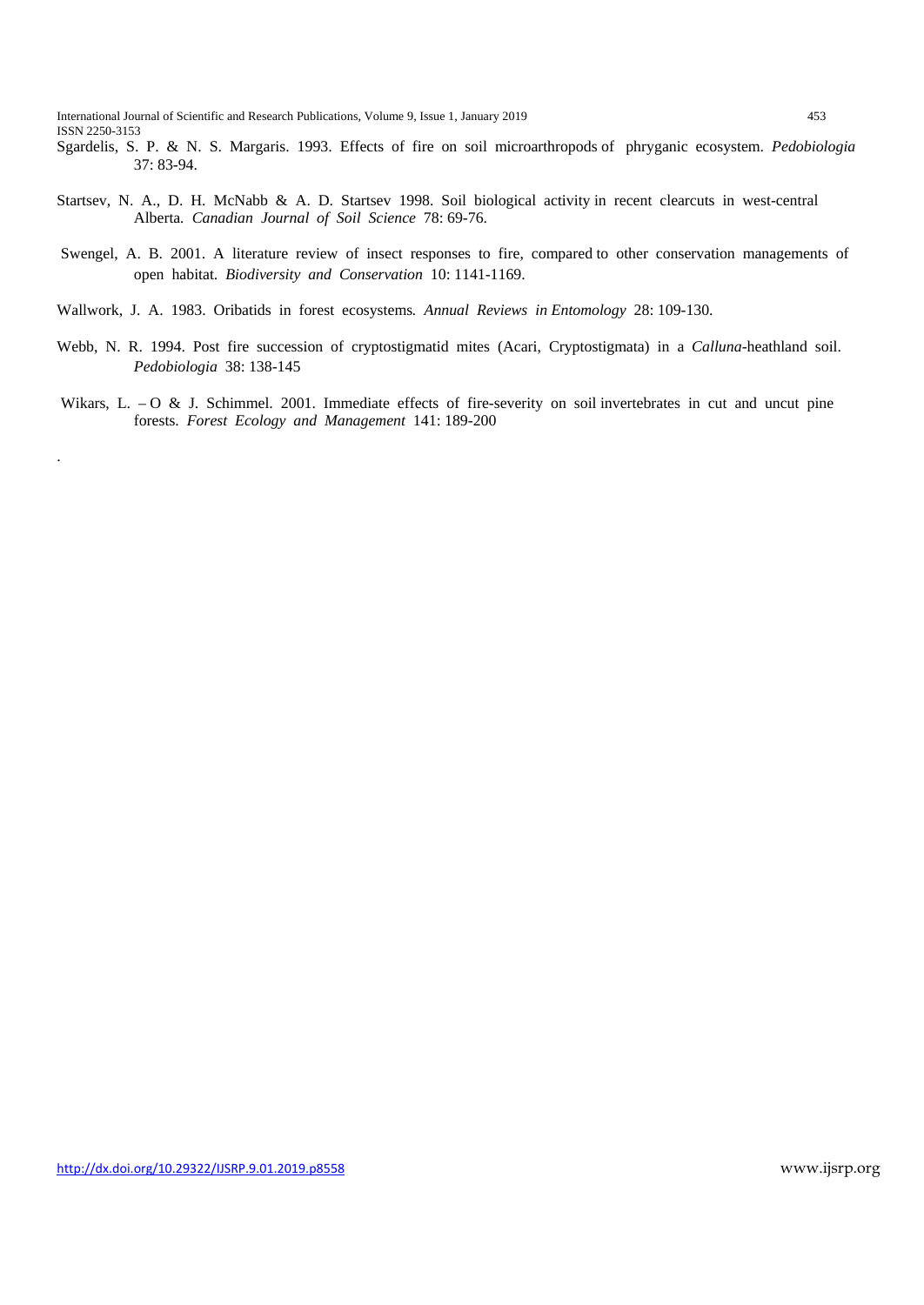



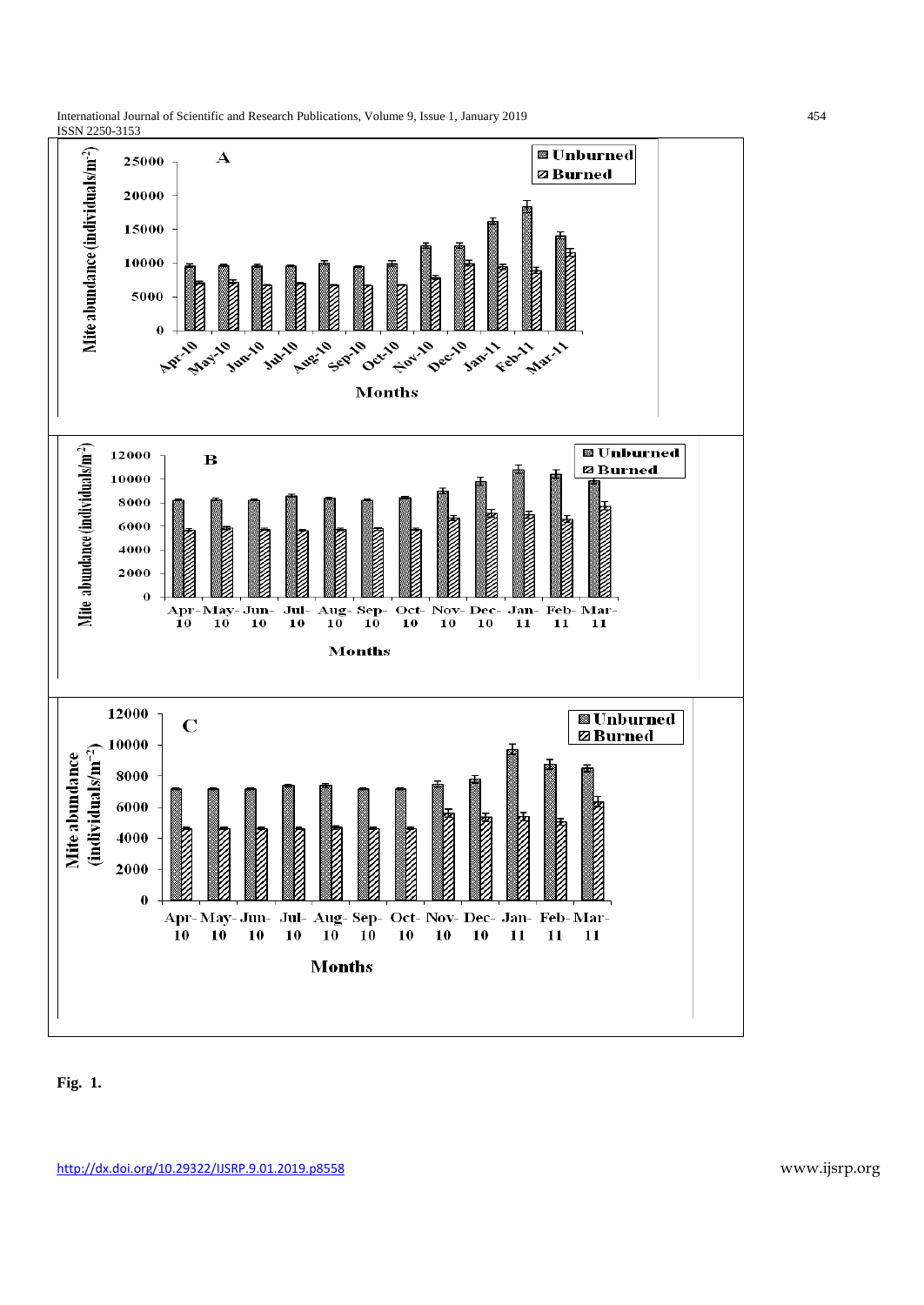



## **Fig. 2.**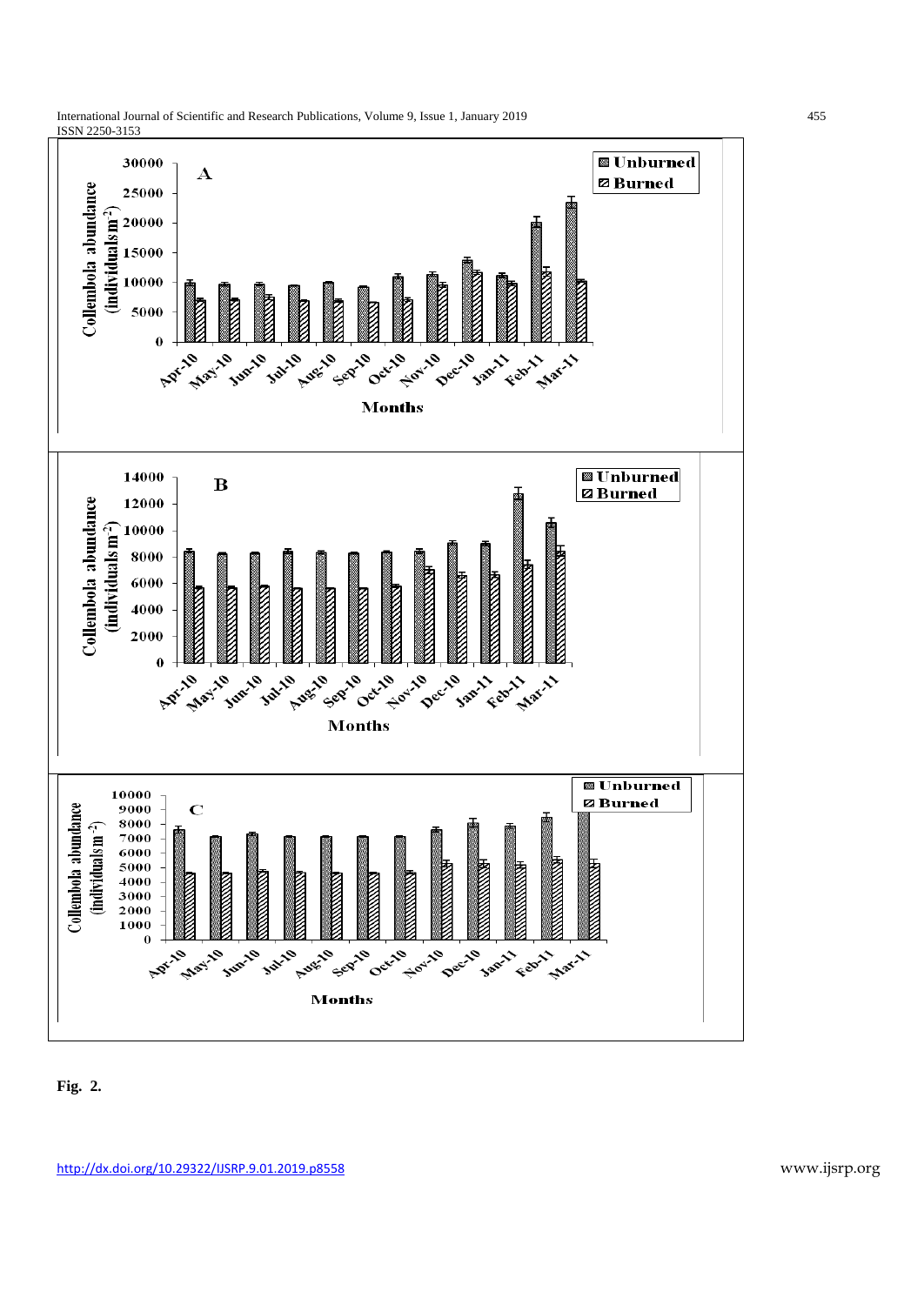



# **Fig. 3.**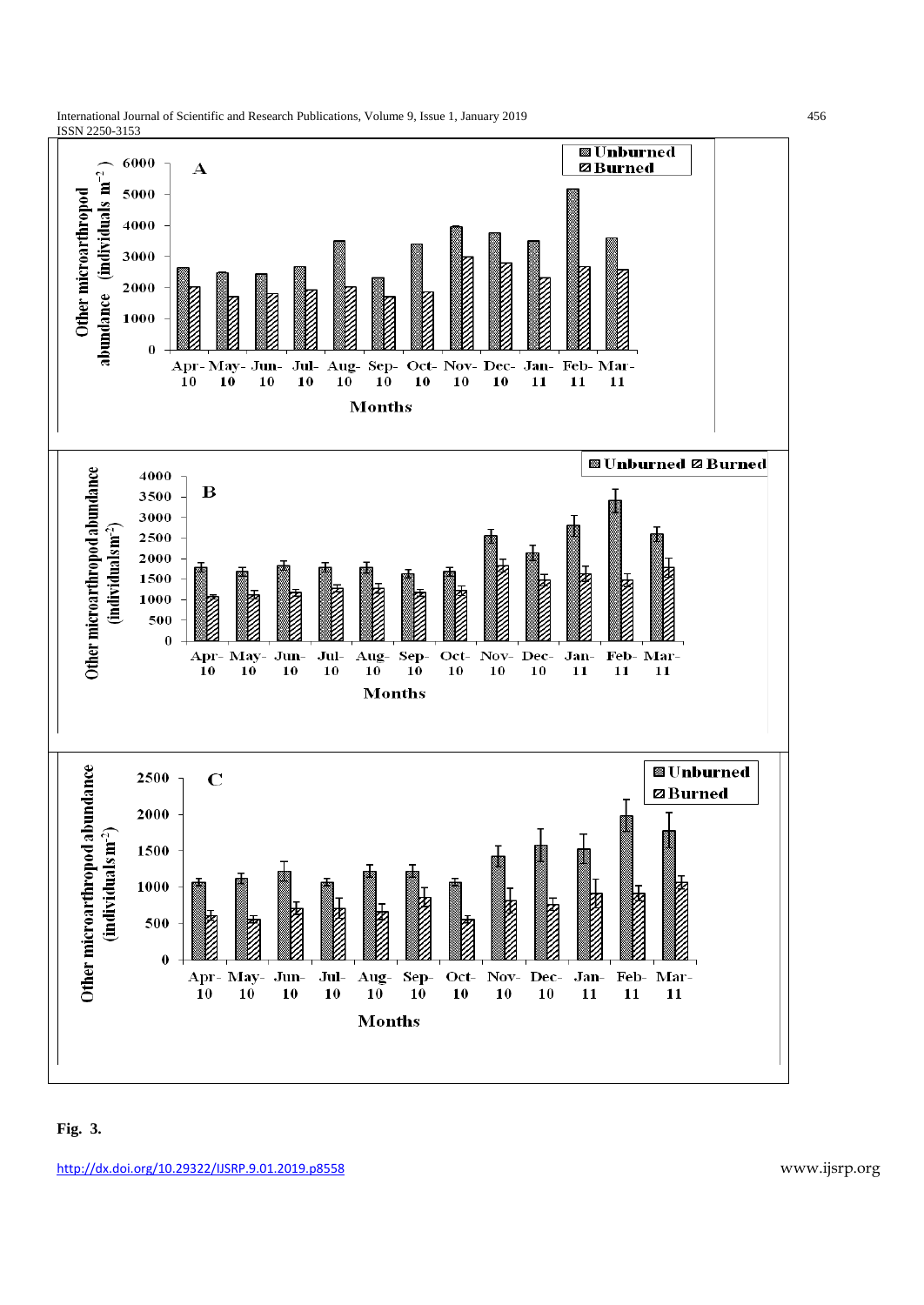



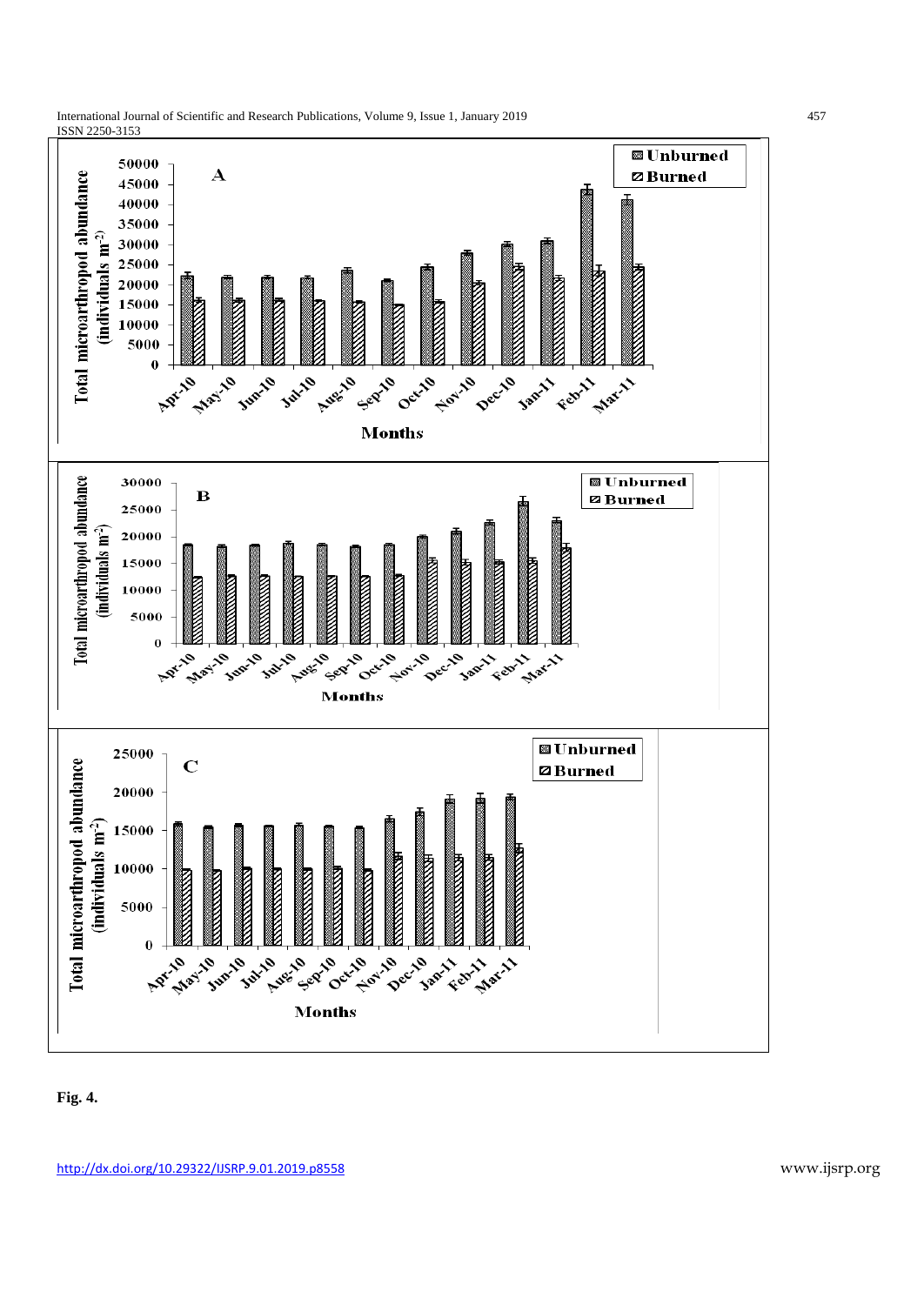

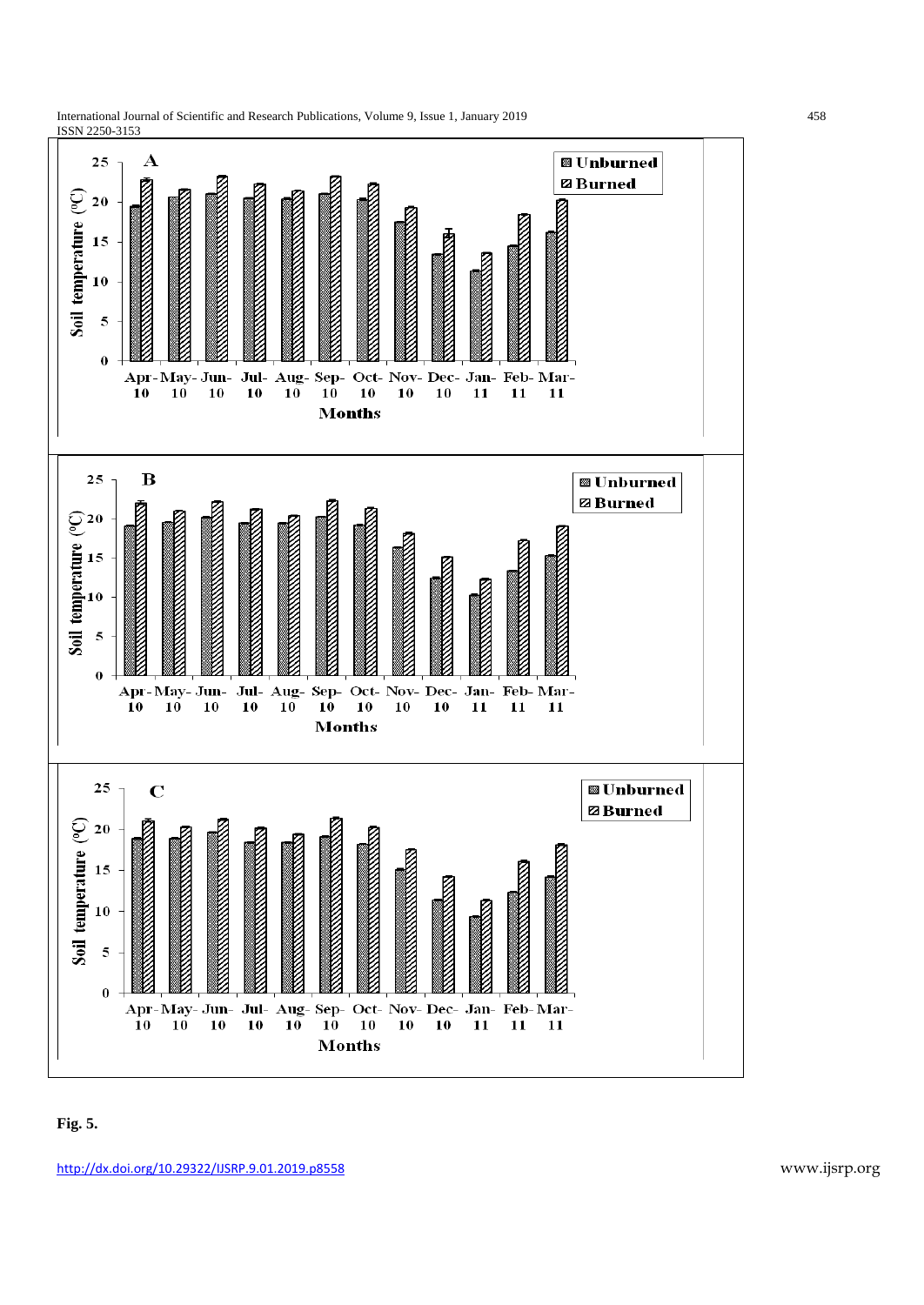

# **Fig. 6.**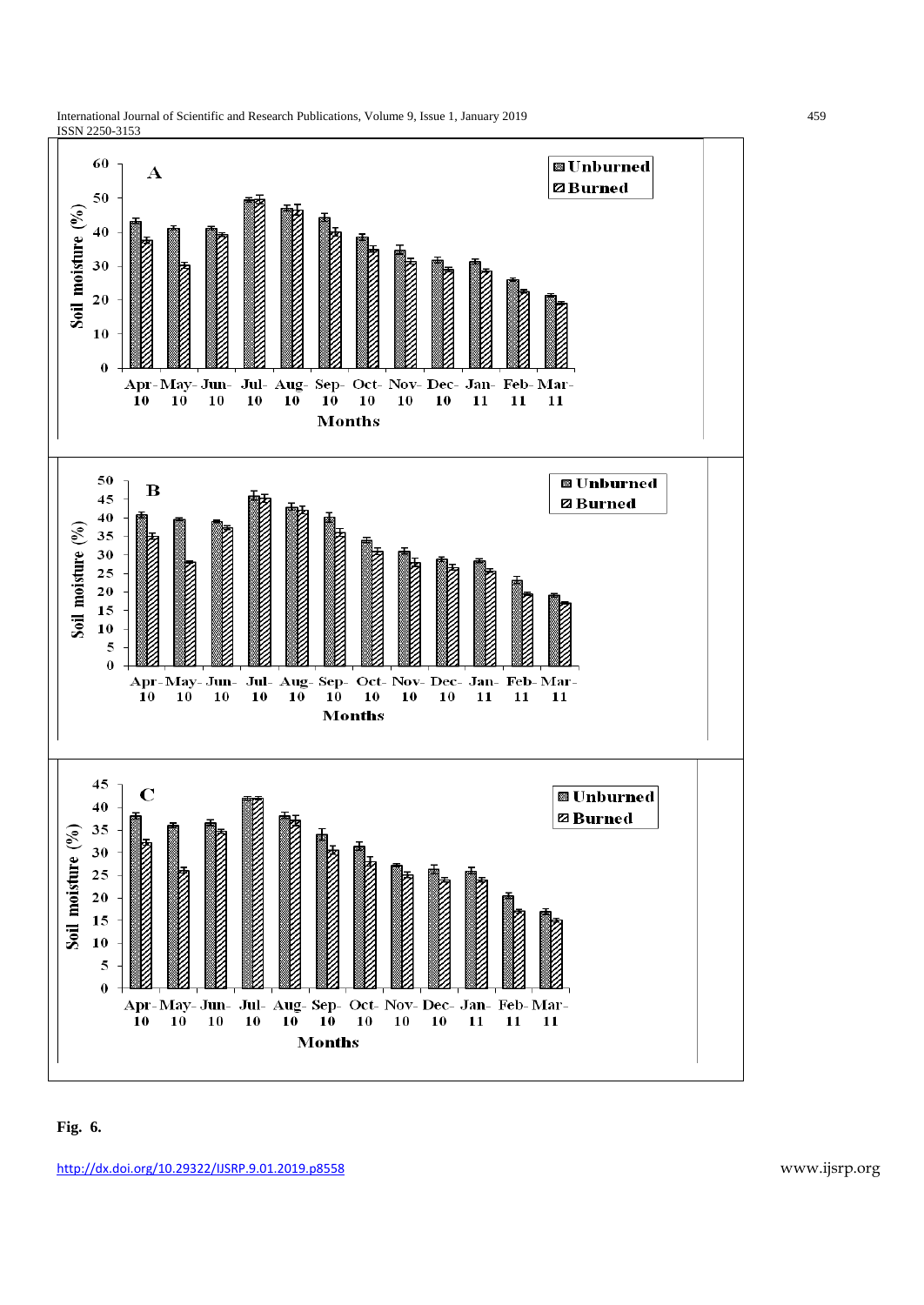

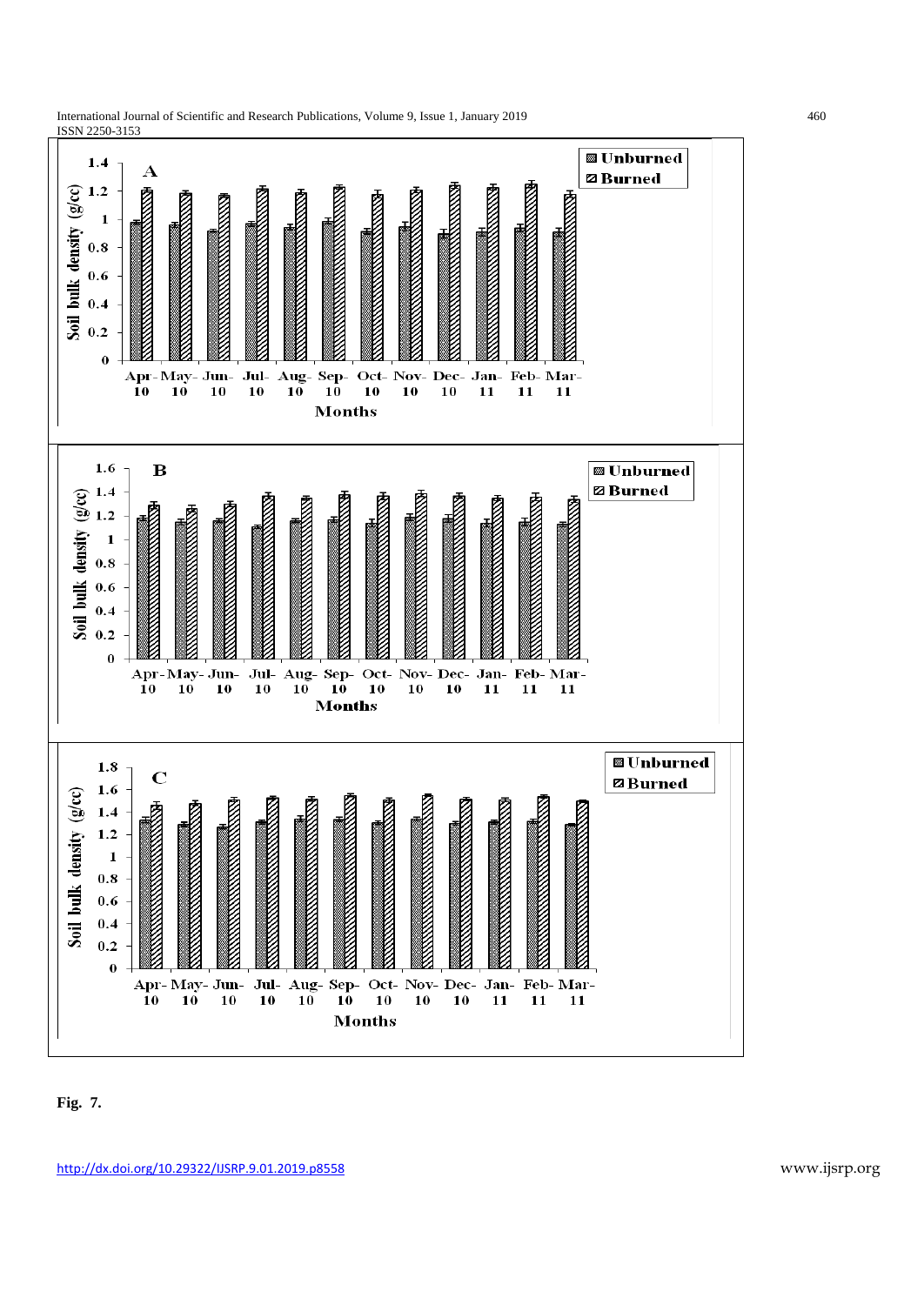

International Journal of Scientific and Research Publications, Volume 9, Issue 1, January 2019 461

**Fig. 8.**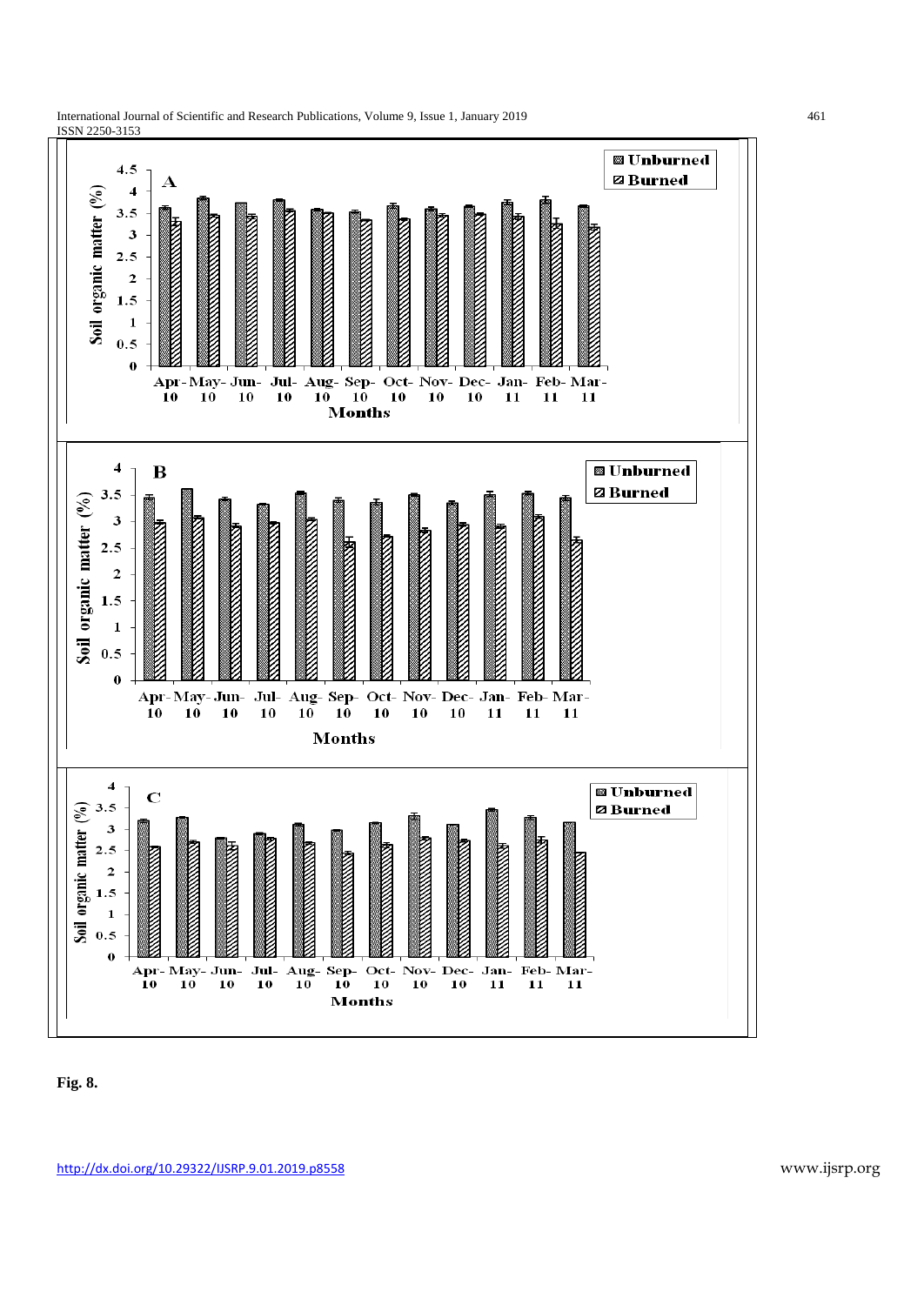International Journal of Scientific and Research Publications, Volume 9, Issue 1, January 2019 462 ISSN 2250-3153

|                                   |  | Table 1. Results of F tests based on two way ANOVA for Acari, Collembola, Others and total microarthropods at 0-5,           |
|-----------------------------------|--|------------------------------------------------------------------------------------------------------------------------------|
|                                   |  | 5-10 and 10-15 cm soil layers. Fire effect (F) and sampling date effect (E); *, **, *** statistically significant at $P \le$ |
| $0.05, 0.01, 0.001$ respectively. |  |                                                                                                                              |

| $0-5$ cm<br>Microarthropods |            | $5-10$ cm |             | $10-15$ cm |             |           |
|-----------------------------|------------|-----------|-------------|------------|-------------|-----------|
|                             | F          | E         | F           | E          | F           | Е         |
| Acari                       | $37.02***$ | $3.95*$   | $300.48***$ | $8.31***$  | $202.14***$ | $3.48*$   |
| Collembola                  | $15.08**$  | $3.22*$   | $103.22***$ | $5.32**$   | $541.50***$ | 5.38**    |
| <b>Others</b>               | 47.44***   | 4.99**    | $40.02***$  | $3.50*$    | $106.51***$ | $4.91**$  |
| Total                       | $40.27***$ | $5.51**$  | $161.61***$ | $6.28**$   | 567.20***   | $8.17***$ |
|                             |            |           |             |            |             |           |

Table 2. Results of F tests based on two way ANOVA for soil environmental measures ( Soil temperature, moisture, bulk density & soil organic matter) at 0-5, 5-10 and 10-15 cm soil layers. Fire effect (F) and sampling date effect (E); \*, \*\*, \*\*\* statistically significant at  $P \le 0.05$ , 0.01, 0.001 respectively.

| Soil measures                        |                 |           | $0-5$ cm |                  | $5-10$ cm |             | $10-15$ cm |
|--------------------------------------|-----------------|-----------|----------|------------------|-----------|-------------|------------|
|                                      |                 | F         | E        | F                | E         | F           | E          |
| Temperature                          | $({}^{\circ}C)$ | 64.82***  | 39.84*** | 79.19***         | 54.36***  | 80.89***    | $57.60***$ |
| Moisture                             | (% )            | $17.97**$ | 38.45*** | $16.65**$        | 32.40***  | $16.92**$   | $34.53***$ |
| Bulk density $(g/cc)$ 636.86*** 1.36 |                 |           |          | $202.72***$      | 0.98      | $607.55***$ | 1.98       |
| Organic matter $(\%)$ 54.09***       |                 |           | 1.28     | $185.66***$ 2.32 |           | 73.59***    | 1.33       |

#### **FIGURE LEGENDS**

Fig. 1. Mite abundance at 0-5 (A), 5-10 (B) and 10-15 cm (C) soil layers. Data show mean  $\pm$  SE (n=10).

**Fig. 2.** Collembola abundance at 0-5 (A), 5-10 (B) and 10-15 cm (C) soil layers. Data show mean  $\pm$  SE (n=10).

**Fig. 3.** Abundance of other soil microarthropods at 0-5 (**A**), 5-10 (**B**) and 10-15 cm (**C**) soil layers. Data show mean  $\pm$  SE (n=10).

**Fig. 4.** Abundance of total soil microarthropods (individuals m<sup>−</sup><sup>2</sup> ) at 0-5 (**A**), 5-10 (**B**) and 10-15 cm (**C**) soil layers. Data show mean  $\pm$  SE (n=10).

**Fig. 5.** Soil temperature (°C) at 0-5 (A), 5-10 (B) and 10-15 cm (C) soil layers. Data show mean  $\pm$  SE (n=10).

**Fig. 6.** Soil moisture (%)at 0-5 (A), 5-10 (B) and 10-15 cm (C) soil layers. Data show mean  $\pm$  SE (n=10).